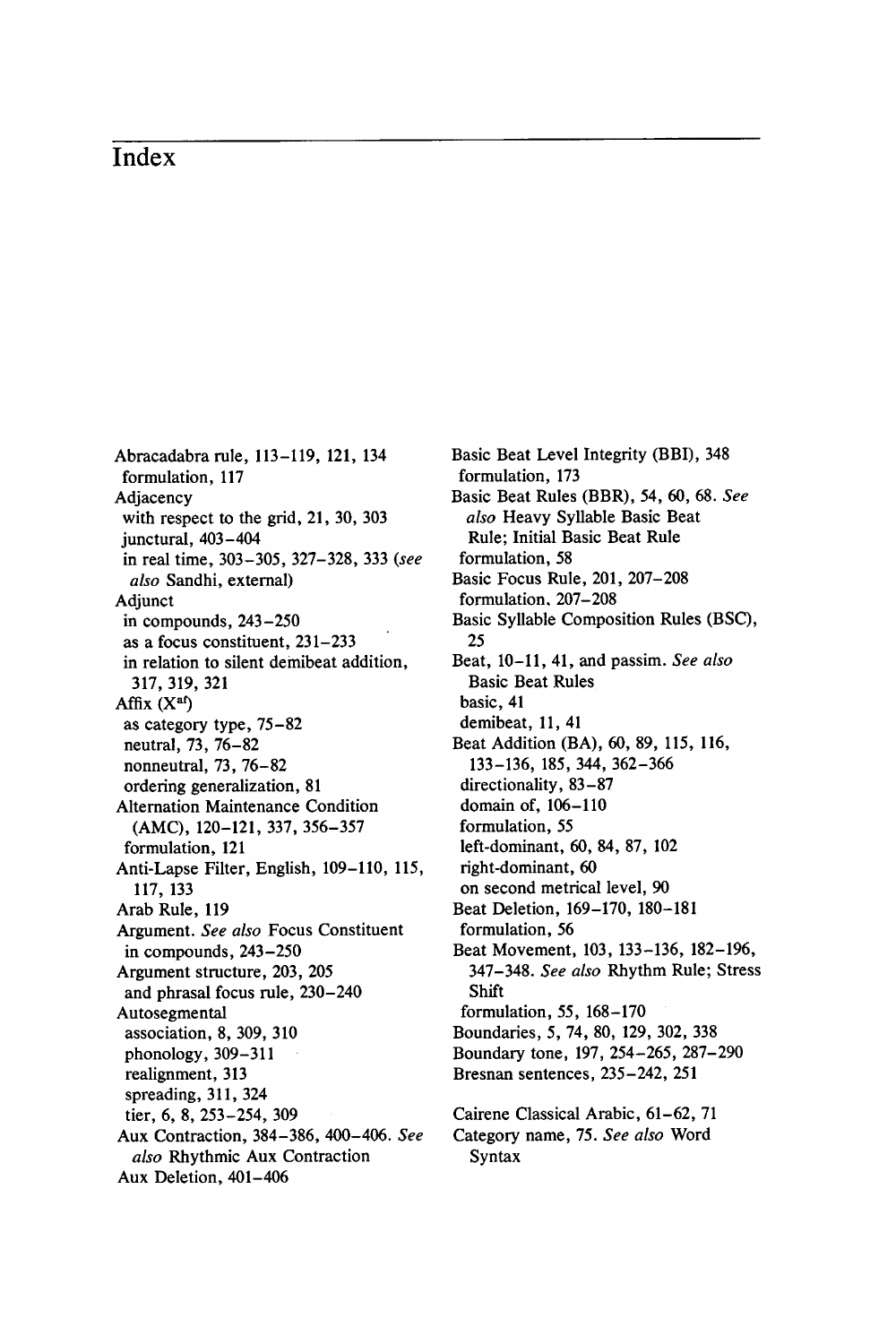## Index 472

Category type, 75. See also Word Syntax Clitic, 340. See also Function words Cliticization. See also Encliticization rhythmic, 341 syntactic, 341 Compound, 76 adjective , 245- 246 argument-head relation in, 243-250 and focus, 243-250 frozen , 244 - 245 , 270 - 271 Greek, 76 left-branching, 248-249 noun, 246-247 rhythm rule in,  $174 - 182$ Compound Rule, 69, 141, 146-152, 176, 195 - 196 formulation, 150, 151 Context-Free Rewriting Rules, 75, 76. See also Word Syntax Contraction. See To Contraction; Aux Contraction; Not Contraction Contradiction contour, 265 Contrastive meaning, 209 Coronal assibilation, 80 Cycle, 33, 79-82, 112, 131-138, 148, 159 - 160 , 191 - 196 , 411 - 412 postcyclic, 112, 126, 131, 349-350 precyclic, 130 strict, 364 Default accent, 211-225, 361 in German, 228, 230 Demibeat Alignment (DBA), 54, 60, 68,  $89 - 90$ formulation, 57 Designated Terminal Element (DTE), 174 - 176 , 268 Destressing, 83-87, 90, 97, 105, 111-131, 277 - 278 , 335 , 406 . See also Monosyllabic Destressing double, 400 and empty categories, 370-376, 379 - 381 final, 122-124 initial, 119, 122 medial, 119, 124-125 phrasal, 347-349 Disjuncture, 301-305. See also Juncture hierarchy of, 327-329 rhythmic , 30, 313- 334, 336, 378- 379

## Domain-End Prominence Rule, 54, 90, 98 formulation, 65 left, 65 right, 65, 66 Empty categories. See also Trace and contraction, 387-389 and destressing, 370-376, 379-381 and silent demibeat addition, 317 Enclitic, 341. See also Function words Encliticization, 382, 383-406 End Rule. See Domain-End Prominence Rule English word syntax, 75-82 Extrametricality, 85, 87-94 of consonants, 91, 95, 345 in nouns, 94 of segments, 87-94 in suffices, 94 of syllables, 87-94, 95, 98 Focus, 28, 197-243. See also Pitch accent broad, 215-216, 220, 279 (see also VP focus) contrastive, 220 embedded, 212 and English compounds, 243-250 and gapping, 380-382, 394-396 narrow, 215-216, 220, 280, 361 in NP with complement, 235-242 in NP with relative clause, 235-242 on prefixes,  $271-272$ on syllables, 272 Focus chain, 237, 282 Focus constituent, 200. See also Focus adjunct as, 231- 233 argument of head as, 202, 213 trace of, 242 Focus domination of pitch accent, 283 formulation, 282 Focus Interpretation Principle, 213, 219 - 220 , 230 - 242 Focus-related prominence, representation of, 265-269 Focus Rule, 202-205, 360. See also Basic Focus Rule; Redundant Focus Rule; Phrasal Focus Rule Focus structure, 199-201, 206-225, 287, 362 and Rhythm Rule, 278-284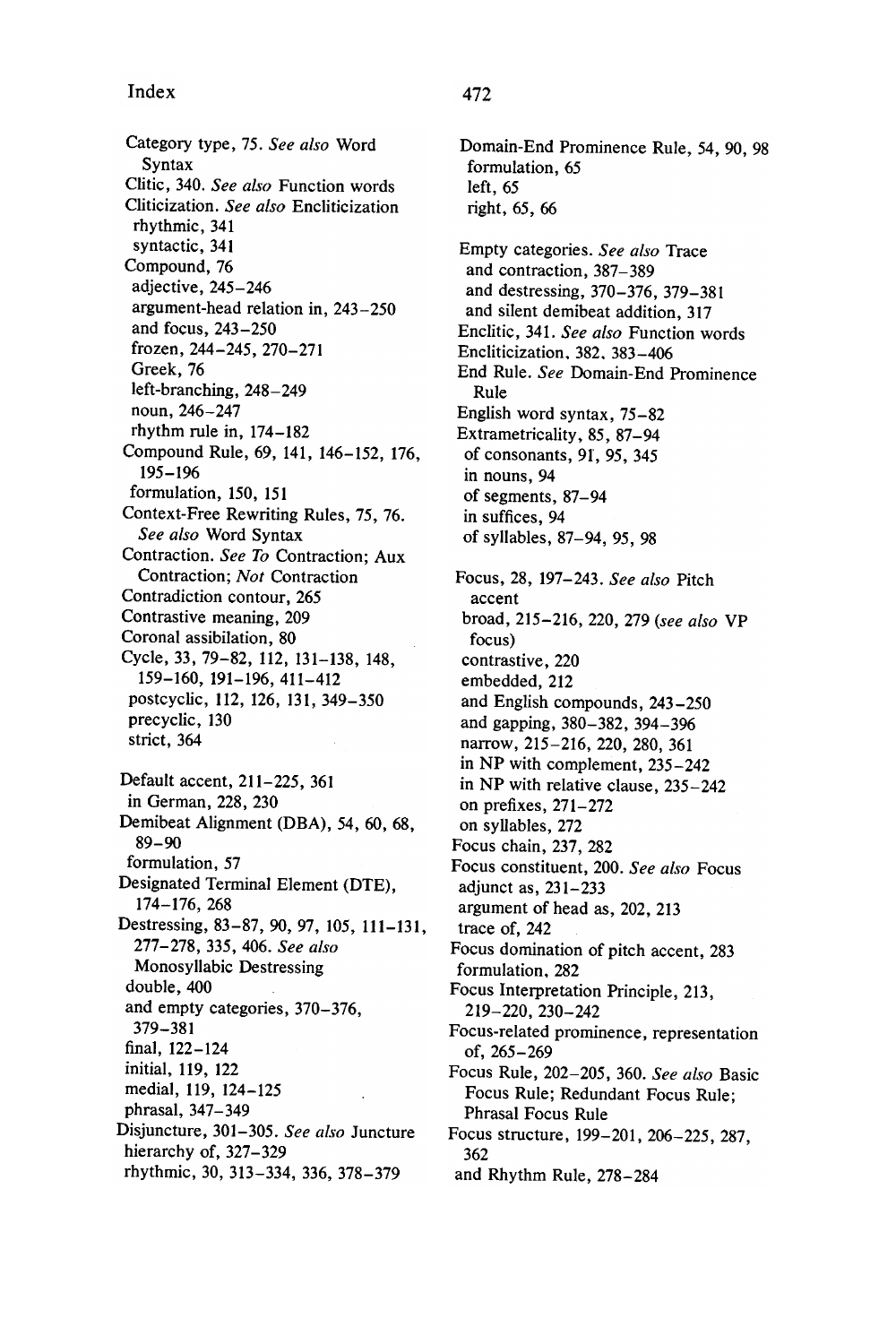## Index 473

Foot (Ft), 14, 15, 26, 31, 42, 87, 140 binary, 19 ternary, 19, 113-119 French liaison, 332-334 Function words, 105, 148, 277-278, 315 - 317 , 335 - 406 absence of main word stress in, 337,  $341 - 347$ grid euphony, 362-366 polysyllabic , 354- 358 Principle of Categorial Invisibility of, 315 - 316 , 337 , 342 - 351 , 357 , 359 , 391 - 392 Gapping and focus, 380-382, 394-396 and pronoun encliticization, 394-396 German default accent, 228, 330 NSR, 228 prosody and focus in, 225-231 Grid Construction, 52-71 in English,  $82-87$ Grid Culmination Condition (GCC), 337, 357 - 358 , 367 - 368 , 371 , 378 , 392 formulation, 357 Grid Euphony (GE), 19, 55, 135, 139, 193 - 196 , 360 and destressing of function words , 362 - 366 domain of, 108-110 English, 87 on third level, 100-105 Grid position real time duration of, 304 Grid transformation, 83, 139 Have-Encliticization, 389-392 Head. See also Focus constituent

and silent demibeat addition, 314-315, 324 Heavy Syllable Basic Beat Rule (HBR), 84, 97-98, 106-109, 344-346, 359 formulation, 84 Hierarchical structures in phonology, 7, 8, 9–31 Higher Prominence Preservation Condition (HPPC), 337, 360 formulation, 111

Iambic Reversal, 173, 176-177, 181-182. See also Rhythm Rule formulation, 167 Igbo, 64 Initial Basic Beat Rule (IBR), 84-86, 119, 344-346, 359 domain of, 106-110 formulation, 84 Intonated -and -Rhythmated Surface Structure, 32-34 Intonated Surface Structure, 31-34, 266 - 269 , 279 , 287 Intonation contour, 197, 252-265 Intonational meaning, 197-201 expressiveness component, 198-199 focus structure component, 198-199 relation to intonational structure ,  $253 - 265$ Intonational Phrase (IP),  $7, 26-29, 174,$ 197 , 268 , 284 - 296 , 382 as domain for raddoppiamento sintattico, 332 immediate constituent of, 290 syntactic-prosodic correspondence rule, 286 Intonational phrasing, 284-296 phonetic indices of, 287–290 semantic conditions on, 290-296 sense unit condition on, 28, 292-296 Intonational structure, 31, 197-205, 284 - 285 relation to intonational meaning,  $253 - 265$ relation to rhythmic structure, 253-265 Intonational word, 265 Isochrony, 12, 39 Italian, 71 raddoppiamento sintattico (RS), 329-333 Rhythm Rule, 332 Junctural adjacency 403-404 Juncture, 5, 8, 29–30, 297–334, 336–338, 370. See also Disjuncture Lengthening, 20, 183, 297-301, 305-313 Level-ordering, 81-82 Lexical Category Prominence Rule (LCPR), 99-100 Main Stress Rule (MSR), 66-68, 85, 90,

95 - 105 , 133 - 136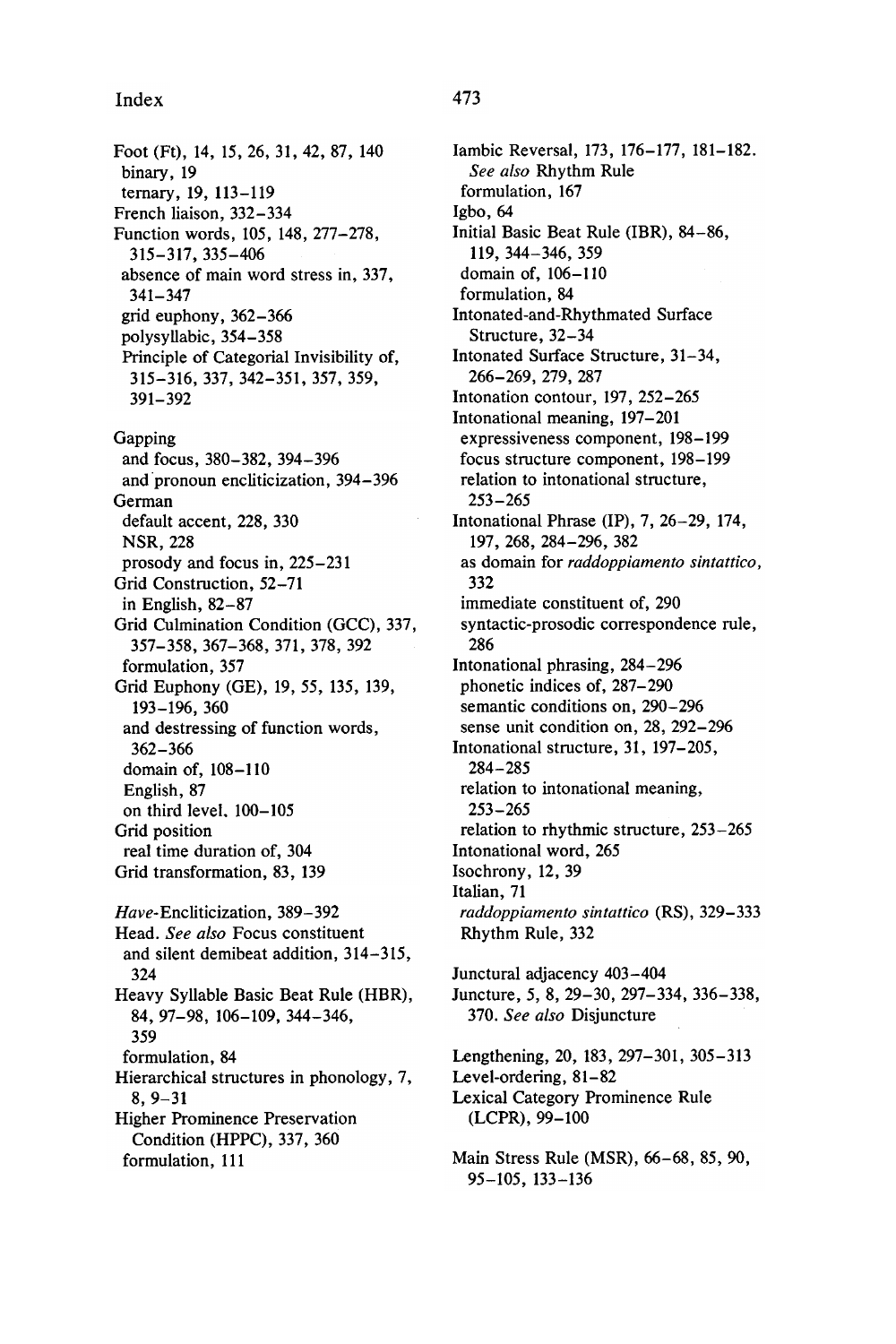Main Stress Rule (MSR) (cont.) domain of, 106-110 formulation, 95, 104 Main Word Stress. See Main Stress Rule Maranungku, 61 Metrical grid, 7-9, 15, and passim Metrical grid alignment, 12, 21, 42, and passim Metrical grid level. See Metrical level Metrical level, 11, 41, 43, and passim first,  $57 - 58$ second, 58-64, 82-87, 90-173 third, 64-70, 95-106, 173, 276-278 fourth, 95-106, 173, 276-278 Metrical tree, 13, 15, 99, 143 Minimal Demibeat Condition, 58 Monosyllabic Destressing, 119-131, 315 - 317 . 337 - 350 . 351 - 360 . 391 - 392 blocked by higher prominences , 360 - 366 blocked by silent demibeats, 366-382. 399 - 400 as a cyclic rule, 339, 347-351 formulation, 120 before parentheticals, 381-382 as a postcyclic rule, 349-350 Montana-filter, 102-103, 133 Nameless Domain Principle, 410 New information. See Focus Normal intonation, 202 Normal stress, 202 Not Contraction, 384-385, 386-387 NSR-Focus analysis, 207, 209-210, 214. See also Stress-first theory Nuclear Stress Rule (NSR), 13, 50, 69, 143 - 145, 146 - 152, 153 - 155, 165 - 166, 195 - 196 , 275 - 276 , 360 formulation, 147, 149, 151 Liberman and Prince, 157, 170 Standard Theory, 156, 162-163, 166 Old information. See Focus Paired Focus Framing, 379-381 formulation, 378 Pausing, 297-301, 305-313 Personal pronouns, and the Principle of Categorial Invisibility of Function Words, 346- 347

Phonological Phrase (PhP), 26, 29

Phrasal Focus Rule, 201, 208-210. 217 - 220 . 230 - 242 and argument structure, 230-240 formulation, 207, 210 Phrasal rhythmic prominence, 142-196 Phrase accent, 197, 254-265, 287-290 Phrase stress. See also Phrasal rhythmic prominence grid-only theory of,  $145$ ,  $160 - 162$ levels and patterns of, 162-170 SPE theory of, 145, 155–156 tree theory of, 145, 156-162 Pitch Accent (PA), 45, 144, 190, 197, 200 , 254 - 265 , 287 - 290 , 355 , 360 - 362 , 376-377, 394. See also Focus and related entries floating, 273, 283 nuclear, 45 prenuclear, 45 and phrase stress, 146-155 Pitch Accent Assignment, 198, 207, 269 - 278 , 339 , 362 Pitch Accent Association, 207, 254, 269 - 278 formulation, 272 Pitch-accent-first theory, 144-145, 198,  $251 - 284$ Pitch Accent Prominence Rule (PAR), 55, 144, 152-155, 176, 275-277, 342, 360 - 361 formulation, 152, 276 Pitch Accent Reassociation, 273, 283 Pitch contour, 190 Prefix, 76. See Affix Presupposition. See Focus and related entries Principle of Categorial Invisibility of Function Words (PCI), 315-316, 337, 342 - 351 , 357 , 359 , 391 - 392 Principle of Rhythmic Alternation (PRA), 12, 19, 37, 117, 167, 362, 365 anti-clash provision, 51 anti-lapse provision, 51 formulation, 48, 52 Proclitic, 340. See also Function words Pronoun Encliticization, 392-400 formulation, 396 and gapping, 394-396 Prosodic categories role in English word stress, 139-141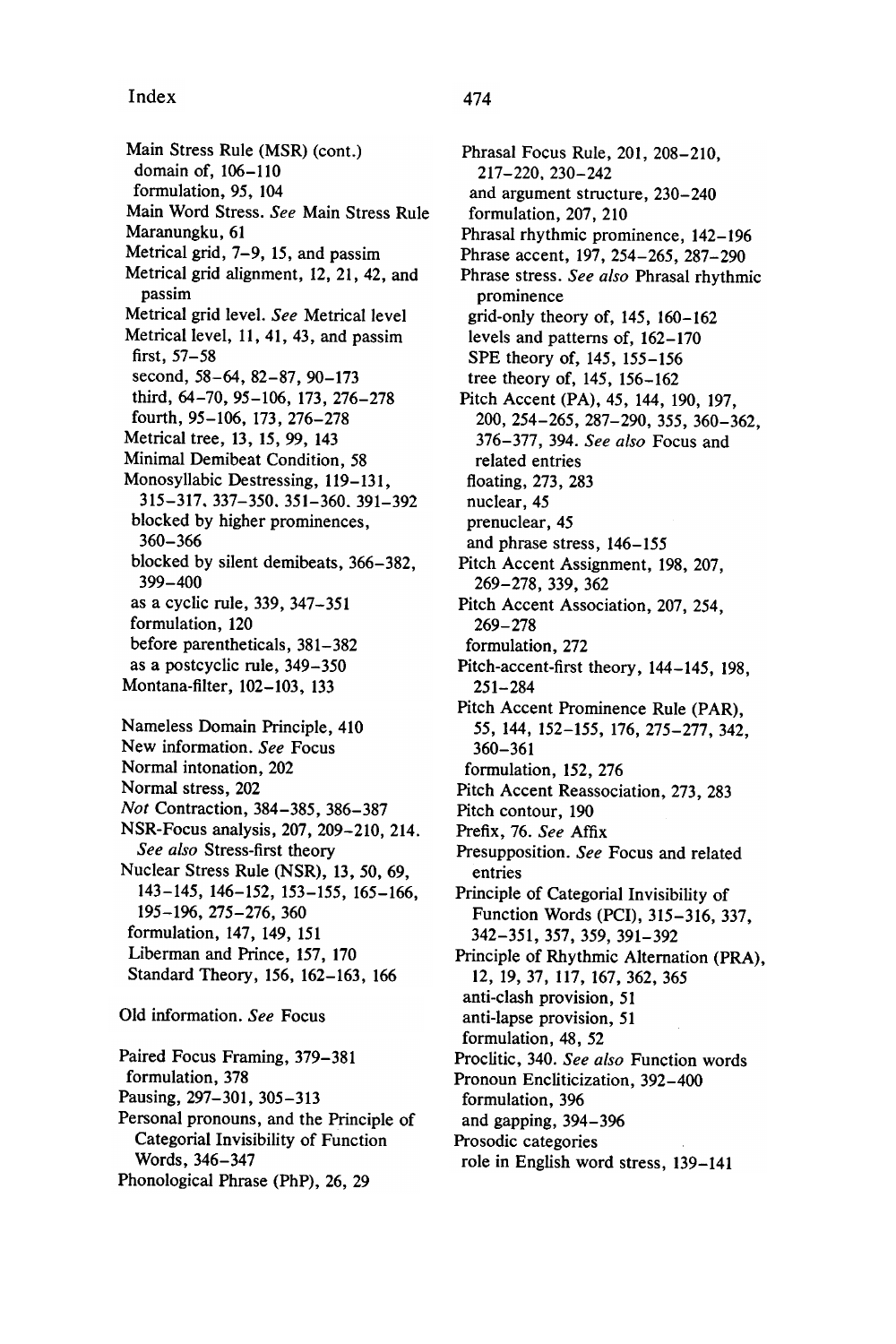Prosodic constituent structure, 7, 8, 14,  $22 - 31, 302$ Prosodic parallelism, 377 Prosodic structure. See Prosodic constituent structure Prosodic word (Wd), 14, 26, 30-31, 141 Prosody-focus relation, 206-251 Readjustment Component, 6, 293-294. See also Syntactic Restructuring Redundant Focus Rule, 234-235 formulation, 234 Relative Prominence Projection Rule (RPPR), 164-168, 170-173, 181 formulation, 164 Restructuring. See Syntactic Restructuring; Rhythmic Restructuring . Rhythm musical, 10 Rhythmic Alternation principle of (see Principle of Rhythmic Alternation (PRA Rhythmic Aux Contraction formulation, 405 Rhythmic clash, 19. See also Grid Euphony Rhythmic disjuncture. See Disjuncture, rhythmic Rhythmic lapse, 19, 49. See also Grid Euphony Rhythmic Nature of Speech, 38-52 Rhythmic Restructuring, 400-406 Rhythmic Structure, 7, 8, 9-22 relation to intonational structure ,  $253 - 265$ Rhythm Rule, 45, 136, 168-169, 170-197. See also Stress Shift; Beat Movement in compounds, 174-182 and focus structure, 278-284 grid theory,  $182 - 196$ and silent grid positions, 134, 319-322 and syntactic timing, 301 tree theory, 170–182 Root  $(X<sup>r</sup>)$ , as category type, 25, 73, 75 - 79 , 343 Root suffix, 106, 129, 137 Russian, 71 Sandhi, 20, 28, 336

external, 26, 302-305, 327-334

formulation, 286 Sentence Grammar, 4, 8-9, 35 Silent Demibeat. See Silent grid position Silent Demibeat Addition (SDA), 183 - 184 , 186 , 289 - 290 , 299 , 305 - 334 , 336 , 341 , 344 , 350 - 351 , 366 - 367 , 370 - 375 , 378 , 381 - 382 , 391 - 392 , 398 - 400 asymmetric application of, 317–318, 322 formulation, 314 Silent grid position, 20, 185, 298-313 Single Daughter Principle, 410 Sonorant Retraction, 127-128 formulation, 127 Sonorant Syllabification, 80 Stray Syllable Adjunction (SSA), 118 - 119 Stress degrees of, 17, 42, 44, 162, 164 (see also Phrasal Rhythmic Prominence ) feature of, 14, 158, 172 Stress Clash, 46, 167. See also Rhythm Rule Stress-first theory, 198, 252, 267-269. See also NSR-Focus analysis Stress Rules, application of A-over-A, 131, 192 cyclic . 132 - 135 . 192 simultaneous, 132, 135, 192 Stress Shift, 12, 45, 46, 47, 68, 166-167. See also Beat Movement; Rhythm Rule Stress Subordination Convention (SSC) , 16, 156, 158, 162-163, 166 Stress-timed, 41, 186 Strong beat. See Beat Subject-Aux Inversion (SAI) and contraction, 386, 390-392 Suffix. See Affix; Root suffix; Word suffix Syllable (Syl), 6, 14, 15, 22-26, 139 Basic Syllable Composition Rules, 25 as a domain for phonological rules, 24 extrametricality, 87-94, 95, 98 pitch-accent-bearing, 152, 154 Syllable-timed, 41